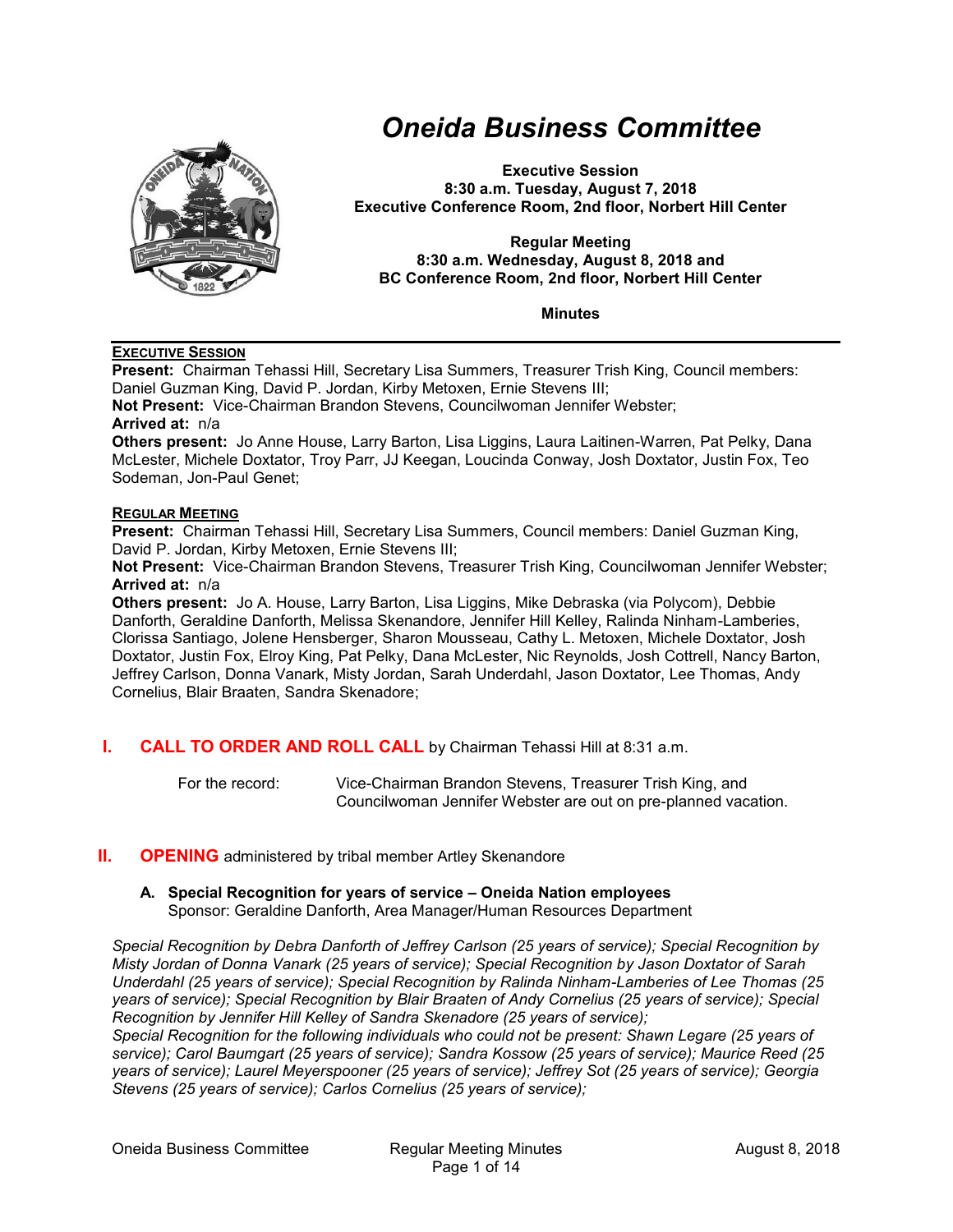## **III. ADOPT THE AGENDA (00:27:26)**

Motion by Ernie Stevens III to adopt the agenda with two (2) changes [1) delete item IV.A. Oath of Office for Oneida ESC Group, LLC – Board of Managers, it is already completed; 2) correct reference number for item XIV.F.4. Approve employment contract for DR10 to file #2018-0958], seconded by Lisa Summers. Motion carried unanimously:

> Ayes: Daniel Guzman King, David P. Jordan, Kirby Metoxen, Ernie Stevens III, Lisa Summers

Not Present: Trish King, Brandon Stevens, Jennifer Webster

## **IV. OATHS OF OFFICE**

**A. Oneida ESC Group, LLC - Board of Managers** – John Breuninger

*Item deleted at the adoption of the agenda* 

## **V. MINUTES**

**A. Approve July 25-26, 2018, regular meeting minutes (00:29:08)** Sponsor: Lisa Summers, Secretary

Motion by David P. Jordan to approve the July 25-26, 2018, regular meeting minutes, seconded by Kirby Metoxen. Motion carried unanimously:

Ayes: Daniel Guzman King, David P. Jordan, Kirby Metoxen, Ernie Stevens III, Lisa Summers Not Present: Trish King, Brandon Stevens, Jennifer Webster

## **VI. RESOLUTIONS**

**A. Adopt resolution entitled Continuing Budget Resolution - Fiscal Year 2019 (00:29:32)** Sponsor: Trish King, Treasurer

Motion by Lisa Summers to adopt resolution 08-08-18-A Continuing Budget Resolution - Fiscal Year 2019, seconded by Daniel Guzman King. Motion carried unanimously: Ayes: Daniel Guzman King, David P. Jordan, Kirby Metoxen, Ernie Stevens III,

Lisa Summers

Not Present: Trish King, Brandon Stevens, Jennifer Webster

## **VII. STANDING COMMITTEES**

#### **A. COMMUNITY DEVELOPMENT PLANNING COMMITTEE** *(No Requested Action)*

*Councilman Ernie Stevens III departs at 9:28 a.m.*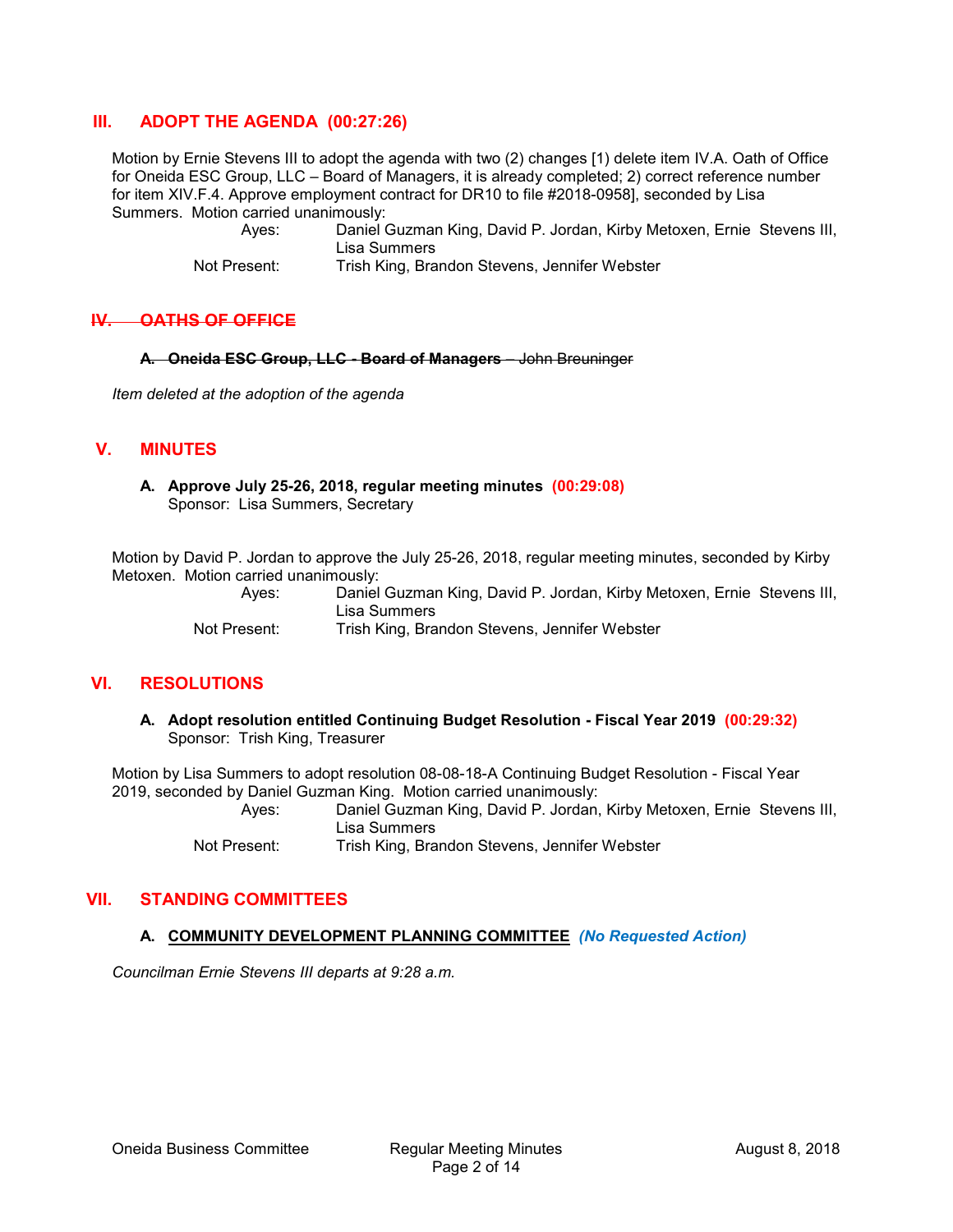## **B. FINANCE COMMITTEE**

Chair: Trish King, Treasurer

#### **1. Approve August 1, 2018, Finance Committee meeting minutes (00:59:38)**

Motion by Lisa Summers to approve the August 1, 2018, Finance Committee meeting minutes, seconded by David P. Jordan. Motion carried unanimously:

> Ayes: Daniel Guzman King, David P. Jordan, Kirby Metoxen, Lisa Summers Not Present: Trish King, Brandon Stevens, Ernie Stevens III, Jennifer Webster

## **C. LEGISLATIVE OPERATING COMMITTEE**

Chair: David Jordan, Councilman

#### **1. Accept July 18, 2018, Legislative Operating Committee meeting minutes (01:00:00)**

Motion by Lisa Summers to approve the July 18, 2018, Legislative Operating Committee meeting minutes, seconded by Daniel Guzman King. Motion carried unanimously:

Ayes: Daniel Guzman King, David P. Jordan, Kirby Metoxen, Lisa Summers Not Present: Trish King, Brandon Stevens, Ernie Stevens III, Jennifer Webster

## **D. QUALITY OF LIFE COMMITTEE** *(No Requested Action)*

## **VIII. APPOINTMENTS**

**A. Review Chairman's recommendation and determine next steps regarding one (1) Oneida Police Commission vacancy (01:00:23)** Sponsor: Tehassi Hill, Chairman

*EXCERPT FROM JULY 25-26, 2018: 1) Motion by Lisa Summers to defer this item to later on the*  agenda, after executive session, seconded by Jennifer Webster. Motion carried unanimously. 2) *Motion by David P. Jordan to defer to the review of the Chairman's recommendation regarding one (1) Oneida Police Commission vacancy to the August 8, 2018, regular Business Committee meeting, seconded by Kirby Metoxen. Motion carried unanimously.*

Motion by Lisa Summers to accept the Chairman's recommendation and appoint Michele Doxtator to the Oneida Police Commission, seconded by Kirby Metoxen. Motion carried unanimously:

> Ayes: Daniel Guzman King, David P. Jordan, Kirby Metoxen, Lisa Summers<br>Not Present: Trish King. Brandon Stevens. Ernie Stevens III. Jennifer Webster Trish King, Brandon Stevens, Ernie Stevens III, Jennifer Webster

**B. Review Chairman's recommendation and determine next steps regarding one (1) Oneida Pow-wow Committee vacancy – term ending February 29, 2020 (01:01:07)** Sponsor: Tehassi Hill, Chairman

Motion by David P. Jordan to accept the Chairman's recommendation and appoint Trista Cornelius-Henrickson to the Oneida Pow-wow Committee for a term ending February 29, 2020, seconded by Daniel Guzman King. Motion carried unanimously:

| Ayes:        | Daniel Guzman King, David P. Jordan, Kirby Metoxen, Lisa Summers |
|--------------|------------------------------------------------------------------|
| Not Present: | Trish King, Brandon Stevens, Ernie Stevens III, Jennifer Webster |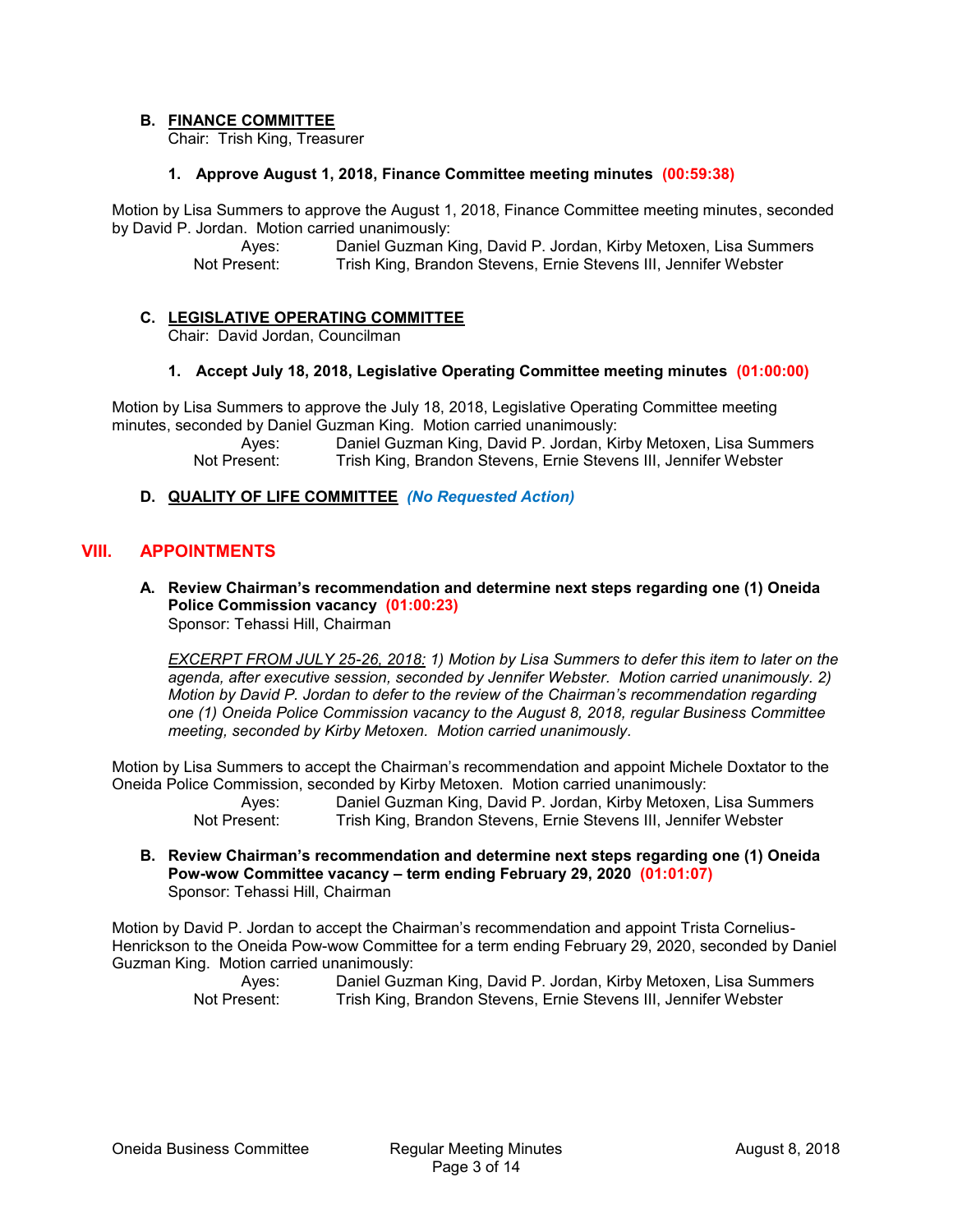# **IX. TABLED BUSINESS**

**A. Accept Oneida Nation School Board SOP entitled ONSS Contracted Employee Indirect Compensation: Unused Personal Leave and Vacation Time (formerly entitled ONSS Employee Indirect Compensation: Trade Back for Cash) (01:01:40)** Sponsor: Todd Hill, Chair/Oneida Nation School Board

*EXCERPT FROM JULY 25-26, 2018: 1) Motion by David P. Jordan to take this item from the table, seconded by Brandon Stevens. Motion carried with one abstention. 2) Motion by Lisa Summers to table this item until a red-line version and a summary of the changes can be brought back, seconded by Kirby Metoxen. Motion carried with one opposed. EXCERPT FROM JUNE 27, 2018: Motion by Lisa Summers to table this item until the Oneida Nation School Board comes back with proposed resolutions to the concerns that were addressed* 

*here today, seconded by Kirby Metoxen. Motion carried unanimously.*

Motion by Lisa Summers to take this item from the table, seconded by David P. Jordan. Motion carried unanimously:

Ayes: Daniel Guzman King, David P. Jordan, Kirby Metoxen, Lisa Summers<br>Not Present: Trish King. Brandon Stevens. Ernie Stevens III. Jennifer Webster Trish King, Brandon Stevens, Ernie Stevens III, Jennifer Webster

Motion by Daniel Guzman-King to accept the Oneida Nation School Board SOP entitled ONSS Contracted Employee Indirect Compensation: Unused Personal Leave and Vacation Time, noting the SOP has been reviewed by the Oneida Business Committee, seconded by Lisa Summers. Motion carried unanimously:

Ayes: Daniel Guzman King, David P. Jordan, Kirby Metoxen, Lisa Summers Not Present: Trish King, Brandon Stevens, Ernie Stevens III, Jennifer Webster

*Councilman Ernie Stevens III returns at 9:35 a.m.*

# **X. TRAVEL REPORTS**

**A. Approve travel report – Councilman Kirby Metoxen – 2018 Native American Tourism of Wisconsin (NATOW) Conference – Hayward, WI – June 10-13, 2018 (01:08:23)**

Motion by David P. Jordan to approve the travel report from Councilman Kirby Metoxen regarding the 2018 Native American Tourism of Wisconsin (NATOW) Conference in Hayward, WI – June 10-13, 2018, seconded by Lisa Summers. Motion carried with one abstention:

|              | $\mathbf{r}$ . The contract of the contract of the contract of the contract of the contract of the contract of the contract of the contract of the contract of the contract of the contract of the contract of the contract of th |
|--------------|-----------------------------------------------------------------------------------------------------------------------------------------------------------------------------------------------------------------------------------|
| Aves:        | Daniel Guzman King, David P. Jordan, Ernie Stevens III, Lisa Summers                                                                                                                                                              |
| Abstained:   | Kirby Metoxen                                                                                                                                                                                                                     |
| Not Present: | Trish King, Brandon Stevens, Jennifer Webster                                                                                                                                                                                     |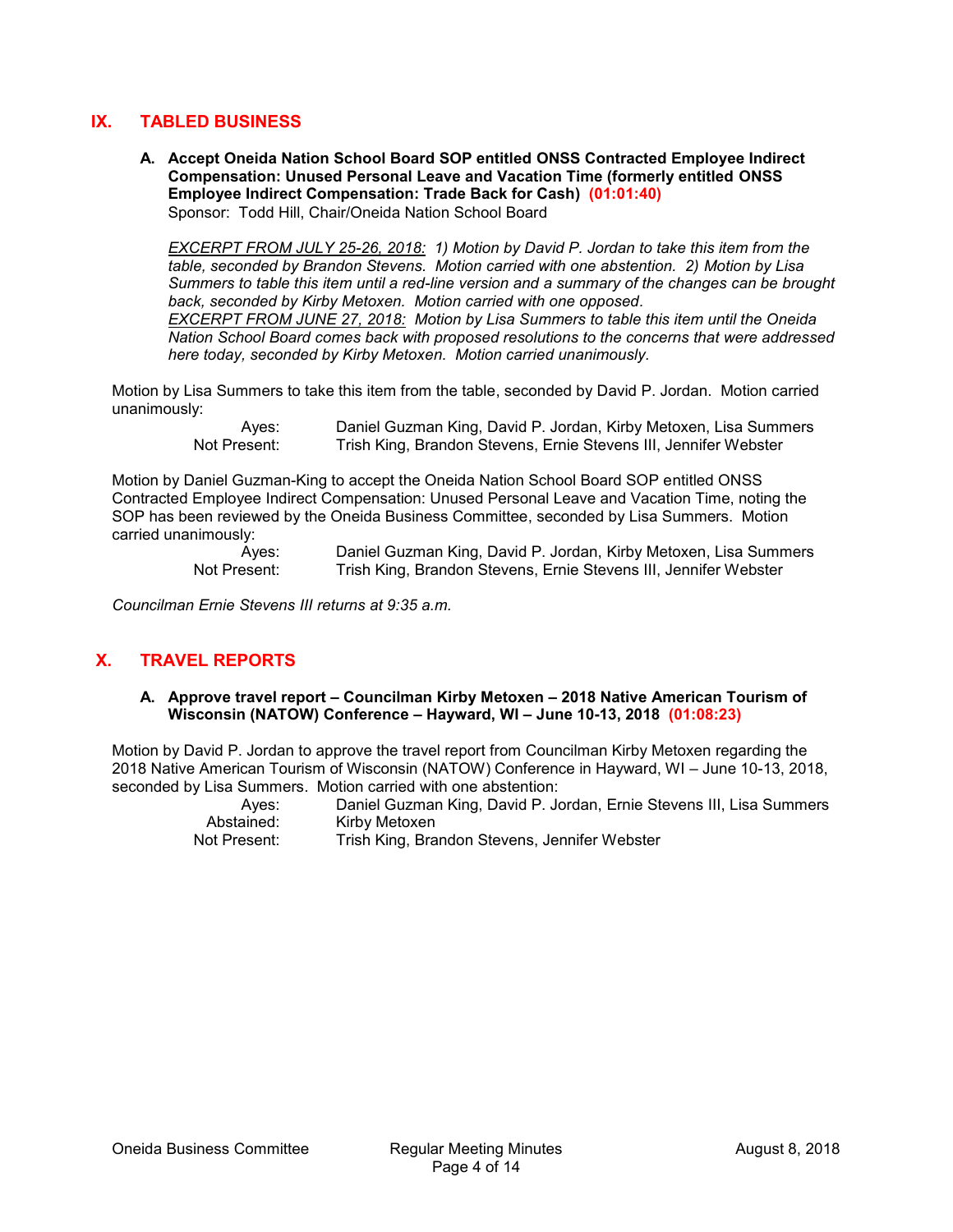## **XI. TRAVEL REQUESTS**

**A. Enter e-poll results into the record in accordance with OBC SOP entitled Conducting Electronic Voting:**

Sponsor: Lisa Summers, Secretary

#### **1. Approved travel request in accordance with § 219.16-1 – Four (4) Language House Department staff – Great Law Recital – Niagara, NY – August 12-20, 2018 (01:08:54)**

Motion by Daniel Guzman King to enter the e-poll results into the record in accordance with OBC SOP entitled Conducing Electronic Voting regarding the approved travel request for four (4) Language House Department staff to attend the Great Law Recital in Niagara, NY – August 12-20, 2018, seconded by David P. Jordan. Motion carried with two opposed:

| Aves:        | Daniel Guzman King, David P. Jordan, Ernie Stevens III |
|--------------|--------------------------------------------------------|
| Opposed:     | Lisa Summers, Kirby Metoxen                            |
| Not Present: | Trish King, Brandon Stevens, Jennifer Webster          |

## **XII. NEW BUSINESS**

**A. Determine distribution – fifty (50) 2018 Indian Horse Relay tickets (01:09:40)** Sponsor: Lisa Summers, Secretary

Motion by David P. Jordan to distribute the fifty (50) 2018 Indian Horse Relay tickets using First come, first serve, seconded by Kirby Metoxen. Motion withdrawn.

Motion by Lisa Summers to transfer the fifty (50) 2018 Indian Horse Relay tickets to Joint Marketing, seconded by Daniel Guzman King. Motion carried unanimously:

| Aves:        | Daniel Guzman King, David P. Jordan, Kirby Metoxen, Ernie Stevens III, |
|--------------|------------------------------------------------------------------------|
|              | Lisa Summers                                                           |
| Not Present: | Trish King, Brandon Stevens, Jennifer Webster                          |

## **XIII. REPORTS**

# **A. OPERATIONAL**

**1. Accept Environmental, Health, Safety & Land Division FY-2018 3 rd quarter report (01:13:30)**

Sponsor: Pat Pelky, Division Director/Environmental, Health, Safety & Land

Motion by Ernie Stevens III to extend the comment period for Nancy Barton for an additional two (2) minutes, seconded by Lisa Summers. Motion carried with one opposed:

| Ayes:    | Daniel Guzman King, David P. Jordan, Ernie Stevens III, Lisa Summers |
|----------|----------------------------------------------------------------------|
| Opposed: | Kirby Metoxen                                                        |
|          | Table Marco Darradore Otrossoro - Local Contabilidade                |

Not Present: Trish King, Brandon Stevens, Jennifer Webster

Motion by David P. Jordan to accept the Environmental, Health, Safety & Land Division FY-2018 3<sup>rd</sup> quarter report, seconded by Daniel Guzman King. Motion carried unanimously:

Ayes: Daniel Guzman King, David P. Jordan, Kirby Metoxen, Ernie Stevens III, Lisa Summers

Not Present: Trish King, Brandon Stevens, Jennifer Webster

*Secretary Lisa Summers departs at 1:50 p.m. Secretary Lisa Summers returns at 1:52 p.m.*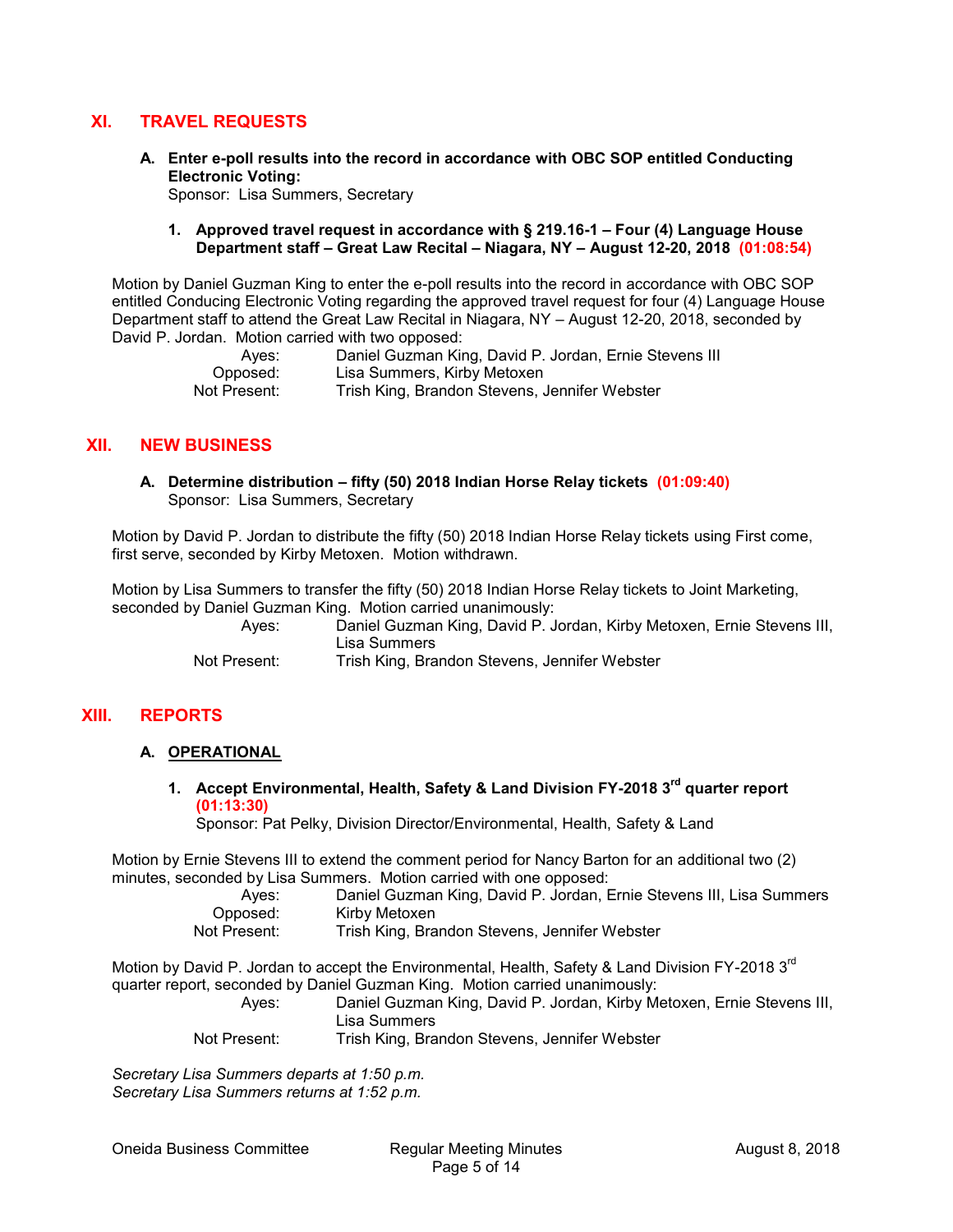**2. Accept Comprehensive Housing Division FY-2018 3rd quarter report (01:31:15)** Sponsor: Dana McLester, Division Director/Comprehensive Housing

Motion by David P. Jordan to accept the Comprehensive Housing Division FY-2018  $3<sup>rd</sup>$  quarter report, seconded by Lisa Summers. Motion carried unanimously:

Ayes: Daniel Guzman King, David P. Jordan, Kirby Metoxen, Ernie Stevens III, Lisa Summers

Not Present: Trish King, Brandon Stevens, Jennifer Webster

**3. Accept Human Resources Department FY-2018 3 rd quarter report (01:39:02)** Sponsor: Geraldine Danforth, Area Manager/Human Resources Department

Motion by David P. Jordan to accept the Human Resources Department FY-2018 3<sup>rd</sup> quarter report. seconded by Daniel Guzman King. Motion carried unanimously: Daniel Guzman King, David P. Jordan, Kirby Metoxen, Ernie Stevens III, Lisa Summers

Not Present: Trish King, Brandon Stevens, Jennifer Webster

*Councilman Kirby Metoxen departs at 2:20 p.m.*

**4. Accept Retail Enterprise FY-2018 3rd quarter report (01:55:02)** Sponsor: Michele Doxtator, Area Manager/Retail Profits

Motion by Lisa Summers to accept the Retail Enterprise FY-2018 3<sup>rd</sup> quarter report, seconded by David P. Jordan. Motion carried unanimously:

Ayes: Daniel Guzman King, David P. Jordan, Ernie Stevens III, Lisa Summers Not Present: Trish King, Kirby Metoxen, Brandon Stevens, Jennifer Webster

## **B. CORPORATE BOARDS**

## **(02:21:47)**

Motion by Lisa Summers to recess for ten (10) minutes at 2:39 p.m., seconded by Ernie Stevens III. Motion carried unanimously:

> Ayes: Daniel Guzman King, David P. Jordan, Kirby Metoxen, Ernie Stevens III, Lisa Summers Not Present: Trish King, Brandon Stevens, Jennifer Webster

*Called to order by Chairman Tehassi Hill at 2:50 p.m.*

*Roll call for the record:*

*Present: Chairman Tehassi Hill, Secretary Lisa Summers, Council members: Daniel Guzman King, David P. Jordan, Kirby Metoxen, Ernie Stevens III;*

**2. Accept Oneida Golf Enterprise Corporation FY-2018 3rd quarter report (02:22:25)** Sponsor: Josh Doxtator, COO/Oneida Golf Enterprise Corporation

Motion by David P. Jordan to accept the Oneida Golf Enterprise Corporation FY-2018 3<sup>rd</sup> quarter report, seconded by Lisa Summers. Motion carried unanimously:

Ayes: Daniel Guzman King, David P. Jordan, Kirby Metoxen, Ernie Stevens III, Lisa Summers

Not Present: Trish King, Brandon Stevens, Jennifer Webster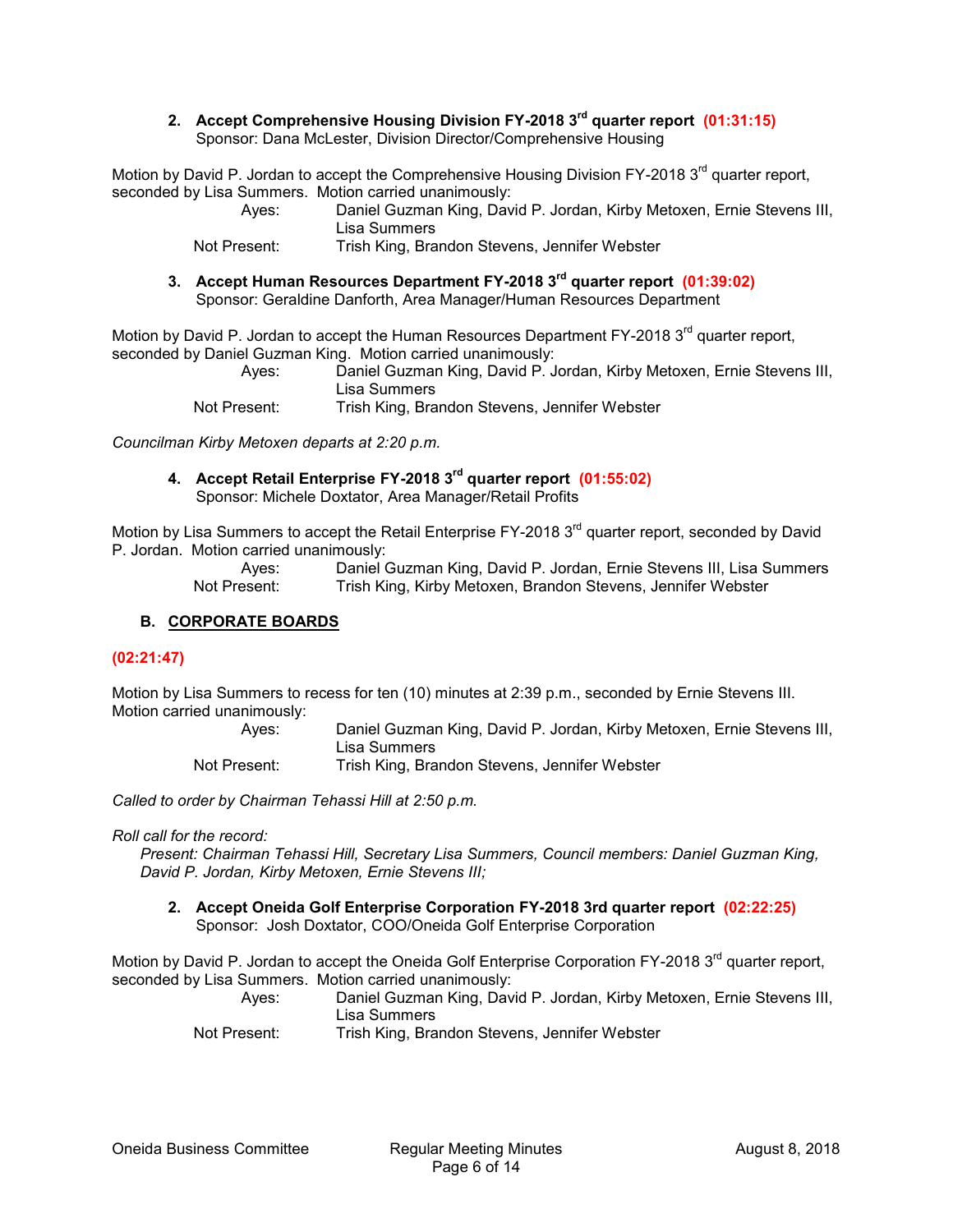## **XIV. EXECUTIVE SESSION (01:13:13)**

Motion by Lisa Summers to go into executive session at 9:45 a.m., seconded by Kirby Metoxen. Motion carried unanimously:

| Aves:        | Daniel Guzman King, David P. Jordan, Kirby Metoxen, Ernie Stevens III, |
|--------------|------------------------------------------------------------------------|
|              | Lisa Summers                                                           |
| Not Present: | Trish King, Brandon Stevens, Jennifer Webster                          |

*The Oneida Business Committee, by consensus, took a two (2) hour recess at 11:36 a.m.*

*Called to order by Chairman Tehassi Hill at 1:32 p.m.*

#### *Roll call for the record:*

*Present: Chairman Tehassi Hill, Secretary Lisa Summers, Council members: Daniel Guzman King, David P. Jordan, Kirby Metoxen, Ernie Stevens III;*

Motion by David P. Jordan to come out of executive session at 1:32 p.m., seconded by Ernie Stevens III. Motion carried unanimously:

| Aves:        | Daniel Guzman King, David P. Jordan, Kirby Metoxen, Ernie Stevens III, |
|--------------|------------------------------------------------------------------------|
|              | Lisa Summers                                                           |
| Not Present: | Trish King, Brandon Stevens, Jennifer Webster                          |

*Meeting continues with XIII. Reports.*

#### **A. REPORTS**

**1. Accept Environmental, Health, Safety & Land Division FY-2018 3rd quarter executive report** – Pat Pelky, Division Director/Environmental, Health, Safety & Land **(02:05:23)**

Motion by Lisa Summers to accept the Environmental, Health, Safety & Land Division FY-2018 3<sup>rd</sup> quarter executive report, seconded by David P. Jordan. Motion carried unanimously:

Ayes: Daniel Guzman King, David P. Jordan, Ernie Stevens III, Lisa Summers Not Present: Trish King, Kirby Metoxen, Brandon Stevens, Jennifer Webster

**2. Accept Comprehensive Housing Division FY-2018 3rd quarter executive report** – Dana McLester, Division Director/Comprehensive Housing **(02:05:47)**

Motion by David P. Jordan to accept the Comprehensive Housing Division FY-2018  $3<sup>rd</sup>$  quarter executive report, seconded by Lisa Summers. Motion carried unanimously:

Ayes: Daniel Guzman King, David P. Jordan, Ernie Stevens III, Lisa Summers Not Present: Trish King, Kirby Metoxen, Brandon Stevens, Jennifer Webster

**3. Accept Human Resources Department FY-2018 3rd quarter executive report** – Geraldine Danforth, Area Manager/Human Resources Department **(02:06:04)**

Motion by Lisa Summers to accept the Human Resources Department FY-2018 3<sup>rd</sup> quarter executive report, seconded by Ernie Stevens III. Motion carried unanimously:

| Ayes:        | Daniel Guzman King, David P. Jordan, Ernie Stevens III, Lisa Summers |
|--------------|----------------------------------------------------------------------|
| Not Present: | Trish King, Kirby Metoxen, Brandon Stevens, Jennifer Webster         |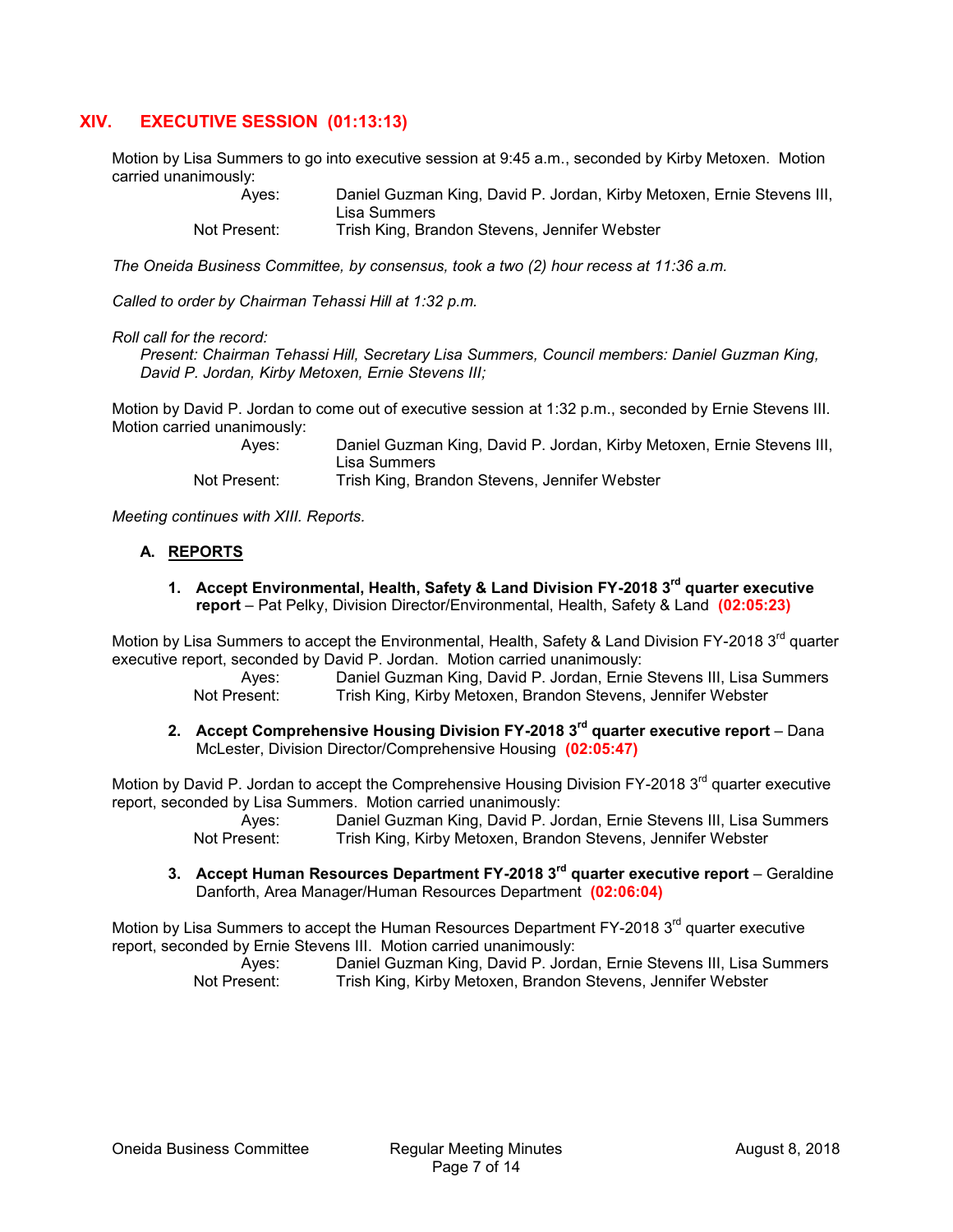## **4. Accept Retail Enterprise FY-2018 3rd quarter executive report** – Michele Doxtator, Area Manager/Retail Profits **(02:06:19)**

Motion by Lisa Summers to accept the Retail Enterprise FY-2018 3<sup>rd</sup> quarter executive report, seconded by Daniel Guzman King. Motion carried unanimously:

Daniel Guzman King, David P. Jordan, Ernie Stevens III, Lisa Summers Not Present: Trish King, Kirby Metoxen, Brandon Stevens, Jennifer Webster

**5. Accept Oneida Golf Enterprise Corporation FY-2018 3rd quarter executive report** – Josh Doxtator, COO/Oneida Golf Enterprise Corporation **(02:06:37)**

Motion by Ernie Stevens III to accept the Oneida Golf Enterprise Corporation FY-2018 3<sup>rd</sup> quarter executive report, seconded by Lisa Summers. Motion carried unanimously:

> Ayes: Daniel Guzman King, David P. Jordan, Ernie Stevens III, Lisa Summers Not Present: Trish King, Kirby Metoxen, Brandon Stevens, Jennifer Webster

*Councilman Kirby Metoxen returns at 2:27 p.m.*

#### **6. Accept Chief Counsel report** – Jo Anne House, Chief Counsel **(02:06:54)**

Motion by David P. Jordan to accept the Chief Counsel report dated August 7, 2018, seconded by Ernie Stevens III. Motion carried unanimously:

| Aves:        | Daniel Guzman King, David P. Jordan, Kirby Metoxen, Ernie Stevens III, |
|--------------|------------------------------------------------------------------------|
|              | Lisa Summers                                                           |
| Not Present: | Trish King, Brandon Stevens, Jennifer Webster                          |

#### **B. STANDING ITEMS**

- **1. LAND CLAIMS STRATEGY** *(No Requested Action)*
- **2. ONEIDA GOLF ENTERPRISE CORPORATION – LADIES PROFESSIONAL GOLF ASSOCIATION**
	- **a) Accept Thornberry Creek LPGA Classic August 2018 report (02:07:20)** Sponsor: Josh Doxtator, COO/Oneida Golf Enterprise Corporation

Motion by Daniel Guzman King to accept the Thornberry Creek LPGA Classic August 2018 report, seconded by Ernie Stevens III. Motion carried with one abstention:

Ayes: Daniel Guzman King, Kirby Metoxen, Ernie Stevens III, Lisa Summers Abstained: David P. Jordan Not Present: Trish King, Brandon Stevens, Jennifer Webster

- **3. LAND MORTGAGE FUNDS** *(No Requested Action)*
- **4. SERVICE ELIGIBILITY SUB-COMMITTEE** *(No Requested Action)*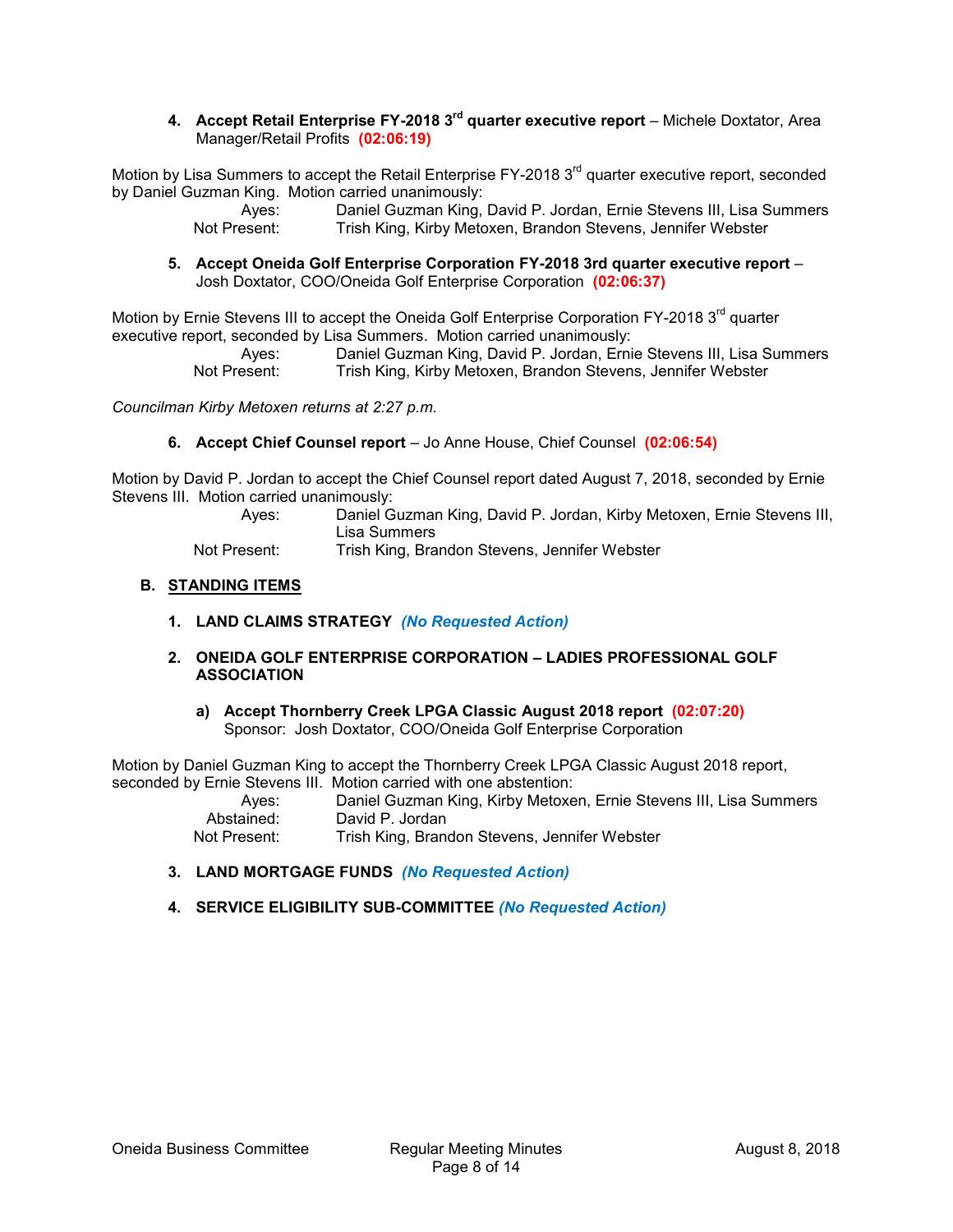## **C. AUDIT COMMITTEE**

Chair: David Jordan, Councilman

#### **1. Accept June 14, 2018, Audit Committee meeting minutes (02:08:11)**

*EXCERPT FROM JULY 25-26, 2018: Motion by Kirby Metoxen to defer the June 14, 2018, Audit Committee meeting minutes to the August 8, 2018, regular Business Committee meeting, seconded by Trish King. Motion carried unanimously.*

Motion by Lisa Summers to accept the June 14, 2018, Audit Committee meeting minutes, seconded by Kirby Metoxen. Motion carried unanimously:

> Ayes: Daniel Guzman King, David P. Jordan, Kirby Metoxen, Ernie Stevens III, Lisa Summers

Not Present: Trish King, Brandon Stevens, Jennifer Webster

#### **2. Accept Business Committee Credit Card Activity operational audit and lift confidentiality requirement (02:08:26)**

*EXCERPT FROM JULY 25-26, 2018: Motion by David P. Jordan to defer the Business Committee Credit Card Activity operational audit to the August 8, 2018, regular Business Committee meeting, seconded by Kirby Metoxen. Motion carried unanimously*.

Motion by Lisa Summers to accept the Business Committee Credit Card Activity operational audit and lift the confidentiality requirement allowing tribal members to view the audit, seconded by David P. Jordan. Motion carried unanimously:

| Aves:        | Daniel Guzman King, David P. Jordan, Kirby Metoxen, Ernie Stevens III, |
|--------------|------------------------------------------------------------------------|
|              | Lisa Summers                                                           |
| Not Present: | Trish King, Brandon Stevens, Jennifer Webster                          |

Motion by Lisa Summers to request the Audit Committee to complete the appropriate next steps regarding the recovery of the personal expenditures noting that updates will be brought back as needed via the Chief Counsel report, seconded by David P. Jordan. Motion carried unanimously:

Ayes: Daniel Guzman King, David P. Jordan, Kirby Metoxen, Ernie Stevens III, Lisa Summers

Not Present: Trish King, Brandon Stevens, Jennifer Webster

**3. Accept Judiciary – Appellate and Trial Court performance assurance audit and lift confidentiality requirement (02:09:17)**

*EXCERPT FROM JULY 25-26, 2018: Motion by Kirby Metoxen to defer the Judiciary – Appellate and Trial Court performance assurance audit to the August 8, 2018, regular Business Committee meeting, seconded by Ernie Stevens III. Motion carried unanimously.*

Motion by Lisa Summers to defer the Judiciary – Appellate and Trial Court performance assurance audit to the August 22, 2018, regular Business Committee meeting, seconded by David P. Jordan. Motion carried unanimously:

Ayes: Daniel Guzman King, David P. Jordan, Kirby Metoxen, Ernie Stevens III, Lisa Summers Not Present: Trish King, Brandon Stevens, Jennifer Webster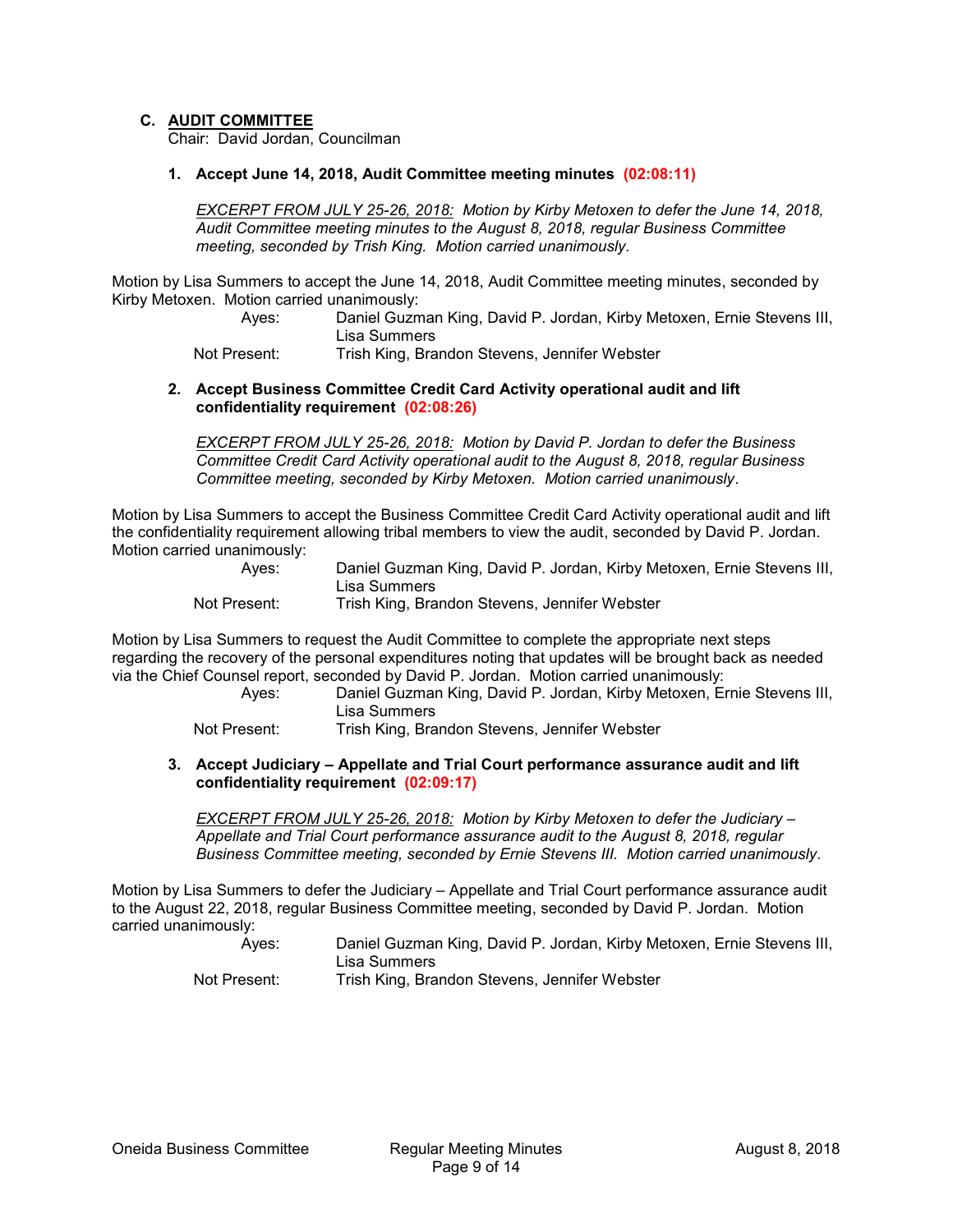## **4. Accept Judiciary – Family Court performance assurance audit and lift confidentiality requirement (02:09:47)**

*EXCERPT FROM JULY 25-26, 2018: Motion by Kirby Metoxen to defer the Judiciary – Family Court performance assurance audit to the August 8, 2018, regular Business Committee meeting, seconded by Trish King. Motion carried unanimously.*

Motion by Lisa Summers to defer the Judiciary – Family Court performance assurance audit to the August 22, 2018, regular Business Committee meeting, seconded by Ernie Stevens III. Motion carried unanimously:

> Ayes: Daniel Guzman King, David P. Jordan, Kirby Metoxen, Ernie Stevens III, Lisa Summers Not Present: Trish King, Brandon Stevens, Jennifer Webster

## **D. TABLED BUSINESS** *(No Requested Action)*

## **E. UNFINISHED BUSINESS**

## **1. Complaint # 2018-DR11-02**

Sponsor: Tehassi Hill, Chairman; Brandon Stevens, Vice-Chairman; Lisa Summers, **Secretary** 

*EXCERPT FROM JULY 25-26, 2018: Motion by Kirby Metoxen to defer the 45-day update regarding complaint # 2018-DR11-02 to the August 8, 2018, regular Business Committee meeting, seconded by David P. Jordan. Motion carried unanimously. EXCERPT MAY 23, 2018: Motion by David P. Jordan to accept complaint # 2018*‐*DR11*‐*02 as having merit and assign Chairman Tehassi Hill, Vice*‐*Chairman Brandon Stevens, and Secretary Lisa Summers to complete the investigation process in accordance with the OBC Standard Operating Procedure, seconded by Daniel Guzman King. Motion carried unanimously.*

## **a) Accept 45-day update (02:10:15)**

Motion by Lisa Summers to accept the 45-day update regarding complaint # 2018-DR11-02, seconded by Kirby Metoxen. Motion carried unanimously:

> Ayes: Daniel Guzman King, David P. Jordan, Kirby Metoxen, Ernie Stevens III, Lisa Summers

Not Present: Trish King, Brandon Stevens, Jennifer Webster

## **b) Accept written report and determine next steps (02:10:41)**

Motion by Lisa Summers to accept the written report, approve recommended actions, and direct a BC Officer follow‐through with the employee regarding complaint # 2018-DR11-02, seconded by David P. Jordan. Motion carried unanimously:

Ayes: Daniel Guzman King, David P. Jordan, Kirby Metoxen, Ernie Stevens III, Lisa Summers Not Present: Trish King, Brandon Stevens, Jennifer Webster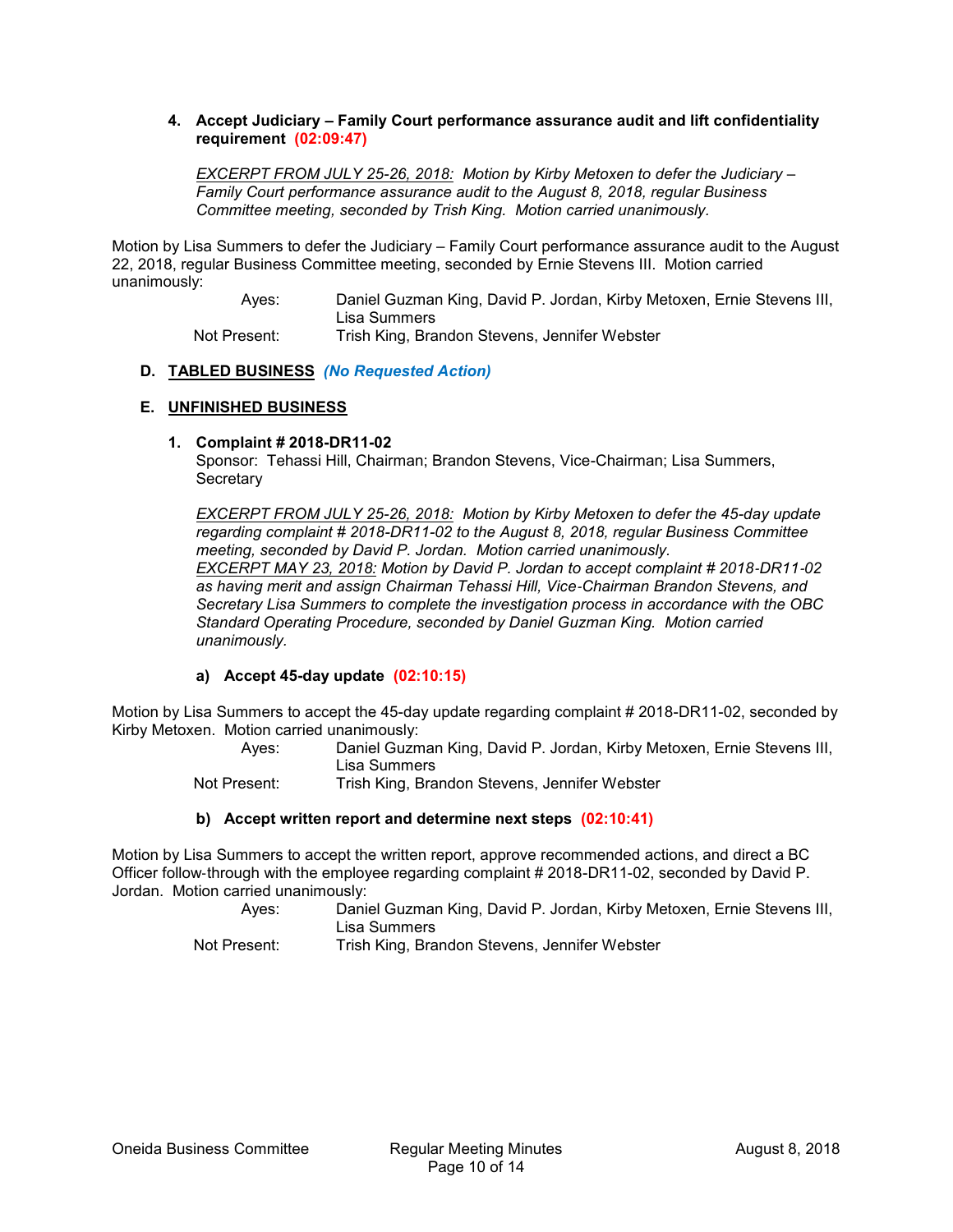**2. Complaint # 2018-DR04-01 – Accept written report and determine next steps (02:11:13)** Sponsor: Brandon Stevens, Vice-Chairman; Kirby Metoxen, Councilman; Ernie Stevens III, Councilman

*EXCERPT FROM JULY 25-26, 2018: Motion by Kirby Metoxen to defer the written report regarding complaint # 2018-DR04-01 to the August 8, 2018, regular Business Committee meeting, seconded by David P. Jordan. Motion carried unanimously. EXCERPT FROM APRIL 25, 2018: Motion by David P. Jordan to accept the 45-day update* 

*regarding complaint # 2018-DR04-01, seconded by Ernie Stevens III. Motion carried unanimously.*

*EXCERPT FROM MARCH 28, 2018: Motion by Jennifer Webster to assign Councilman Kirby Metoxen to the OBC Sub-committee to investigate complaint # 2018-DR04-01 and to remove Councilman David P. Jordan from the Sub-committee, seconded by David P. Jordan. Motion carried with one abstention.*

*EXCERPT FROM MARCH 14, 2018: Motion by David P. Jordan to assign Vice-Chairman Brandon Stevens, Councilmen David Jordan, and Ernie Stevens III to investigate complaint # 2018-DR04-01, seconded by Kirby Metoxen. Motion carried unanimously.*

Motion by Kirby Metoxen to accept the written report, approve recommended actions, and direct that a BC Officer follow-up with the employee regarding complaint # 2018-DR04-01, seconded by Lisa Summers. Motion carried unanimously:

> Ayes: Daniel Guzman King, David P. Jordan, Kirby Metoxen, Ernie Stevens III, Lisa Summers

Not Present: Trish King, Brandon Stevens, Jennifer Webster

**3. Review application(s) for one (1) vacancy – Oneida Police Commission – remainder of term ending July 31, 2021 (02:11:45)** Sponsor: Tehassi Hill, Chairman

*EXCERPT FROM JULY 25-26, 2018: Motion by David Jordan to defer the review of the application(s) for one (1) vacancy – Oneida Police Commission – remainder of term ending July 31, 2021, to the August 8, 2018, regular Business Committee meeting, seconded by Kirby Metoxen. Motion carried unanimously.*

Motion by David P. Jordan to accept the discussion regarding the application(s) for one (1) Oneida Police Commission vacancy as information, seconded by Lisa Summers. Motion carried unanimously:

Ayes: Daniel Guzman King, David P. Jordan, Kirby Metoxen, Ernie Stevens III, Lisa Summers

Not Present: Trish King, Brandon Stevens, Jennifer Webster

**4. Adopt resolution entitled Regarding Pardon of Joslin Skenandore (02:12:08)** Sponsor: Lisa Summers, Secretary

*EXCERPT FROM JULY 25-26, 2018: Motion by David P. Jordan to defer the resolution entitled Regarding Pardon of Joslin Skenandore to the August 8, 2018, regular Business Committee meeting, seconded by Kirby Metoxen. Motion carried unanimously.*

Motion by Kirby Metoxen to adopt resolution 08-08-18-B Regarding Pardon of Joslin Skenandore, seconded by Lisa Summers. Motion carried unanimously:

Ayes: Daniel Guzman King, David P. Jordan, Kirby Metoxen, Ernie Stevens III, Lisa Summers

Not Present: Trish King, Brandon Stevens, Jennifer Webster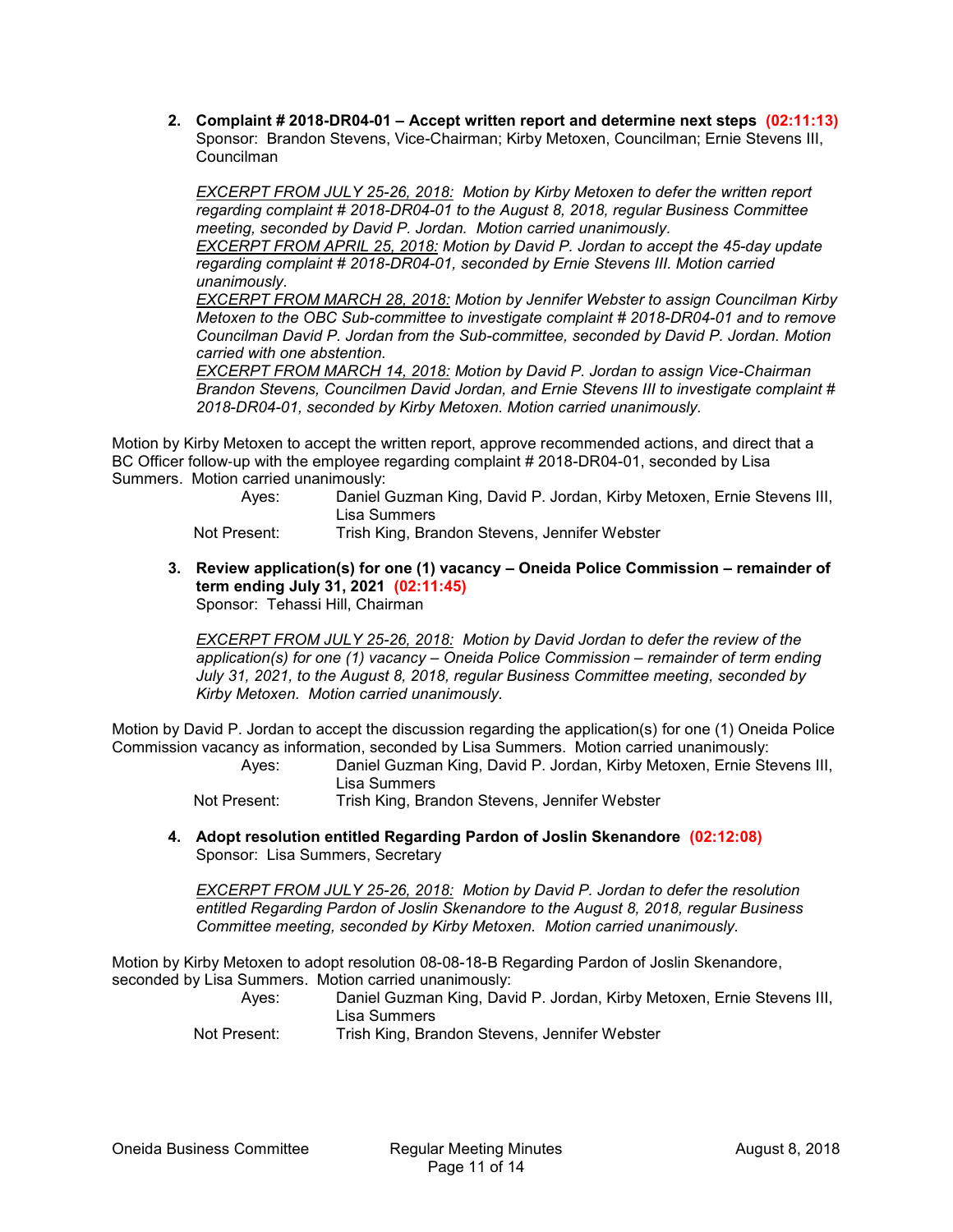## **F. NEW BUSINESS**

**1. Approve limited waiver of sovereign immunity – Apptricity Corporation SaaS Subscription license agreement – file # 2018-0562 (02:12:37)** Sponsor: Louise Cornelius, Gaming General Manager

Motion by David P. Jordan to approve a limited waiver of sovereign immunity for the Apptricity Corporation SaaS Subscription license agreement – file # 2018-0562, seconded by Kirby Metoxen. Motion carried unanimously:

| Ayes:    | Daniel Guzman King, David P. Jordan, Kirby Metoxen, Ernie Stevens III,<br>Lisa Summers |
|----------|----------------------------------------------------------------------------------------|
| $D = -1$ | Taish Kiss Dasaden Otsisaa HennifeatNishetsa                                           |

Not Present: Trish King, Brandon Stevens, Jennifer Webster

## **2. File # ED18-002 – Approve three (3) actions (02:13:16)**

Sponsor: Troy Parr, Division Director/Community & Economic Development

Motion by Lisa Summers to accept the final report regarding file # ED18-002, seconded by Ernie Stevens III. Motion carried unanimously:

| Aves:        | Daniel Guzman King, David P. Jordan, Kirby Metoxen, Ernie Stevens III, |
|--------------|------------------------------------------------------------------------|
|              | Lisa Summers                                                           |
| Not Present: | Trish King, Brandon Stevens, Jennifer Webster                          |

Motion by Lisa Summers to accept the recommendations included in the memorandum from the Community & Economic Development Division Director dated August 7, 2018, seconded by Ernie Stevens III. Motion carried unanimously:

| Aves:        | Daniel Guzman King, David P. Jordan, Kirby Metoxen, Ernie Stevens III, |
|--------------|------------------------------------------------------------------------|
|              | ∟isa Summers                                                           |
| Not Present: | Trish King, Brandon Stevens, Jennifer Webster                          |

**3. Approve attorney contract and limited waiver of sovereign immunity – Andrus Intellectual Property Law, LLP – file # 2018-0942 (02:14:06)** Sponsor: Jo Anne House, Chief Counsel

Motion by Kirby Metoxen to approve the attorney contract and a limited waiver of sovereign immunity for Andrus Intellectual Property Law, LLP – file # 2018-0942, seconded by David P. Jordan. Motion carried unanimously:

> Ayes: Daniel Guzman King, David P. Jordan, Kirby Metoxen, Ernie Stevens III, Lisa Summers Not Present: Trish King, Brandon Stevens, Jennifer Webster

**4. Approve employment contract for DR10 – file # 2018-0958 (02:14:46)** Sponsor: Tehassi Hill, Chairman; Brandon Stevens, Vice-Chairman; Lisa Summers, Secretary; Trish King, Treasurer

Motion by David P. Jordan to approve employment contract for DR10 – file # 2018-0958, seconded by Kirby Metoxen. Motion carried with one abstention:

| Ayes:        | Daniel Guzman King, David P. Jordan, Kirby Metoxen, Ernie Stevens III, |
|--------------|------------------------------------------------------------------------|
| Abstained:   | Lisa Summers                                                           |
| Not Present: | Trish King, Brandon Stevens, Jennifer Webster                          |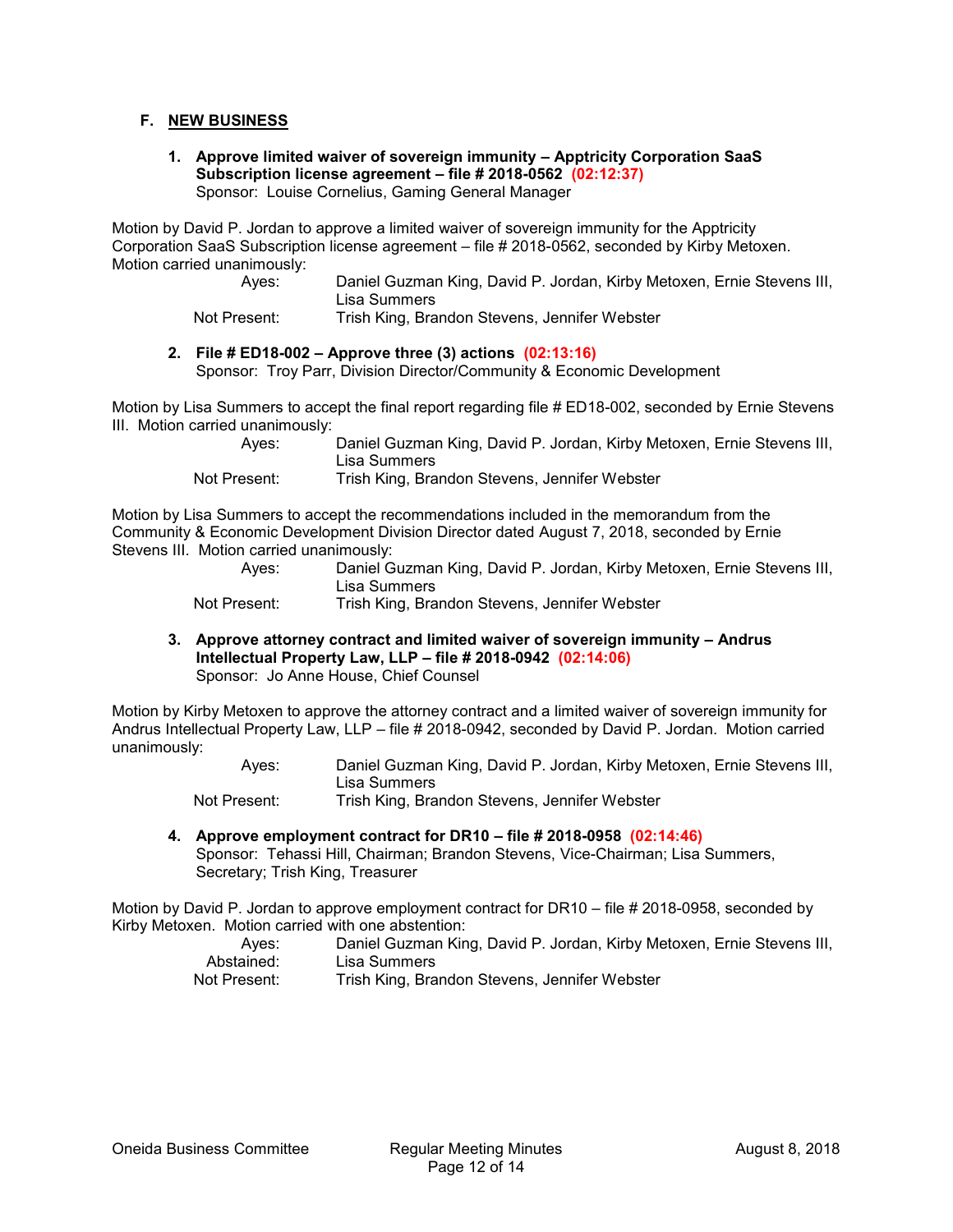#### **5. Review application(s) for one (1) vacancy – Oneida Pow-wow Committee – term ending February 29, 2020 (02:15:16)** Sponsor: Tehassi Hill, Chairman

Motion by Lisa Summers to accept the discussion regarding the application(s) for one (1) Oneida Powwow Committee vacancy as information, seconded by Kirby Metoxen. Motion carried unanimously:

Ayes: Daniel Guzman King, David P. Jordan, Kirby Metoxen, Ernie Stevens III, Lisa Summers

Not Present: Trish King, Brandon Stevens, Jennifer Webster

## **6. Community Complaint/Concern # 2018-CC-02 – Review and determine next steps (02:15:47)**

Sponsor: Lisa Summers, Secretary

Motion by Kirby Metoxen to forward community complaint/concern # 2018-CC-02 to the Governmental Services Division Director, seconded by Daniel Guzman King. Motion carried unanimously:

| Aves:        | Daniel Guzman King, David P. Jordan, Kirby Metoxen, Ernie Stevens III, |
|--------------|------------------------------------------------------------------------|
|              | ∟isa Summers                                                           |
| Not Present: | Trish King, Brandon Stevens, Jennifer Webster                          |

Motion by Lisa Summers that this item also be forwarded to the Finance Committee for a summary of what led up to this person receiving their funds and that the summary be provided to the Governmental Service Division Director to be used in their investigation, seconded by Daniel Guzman King. Motion carried unanimously:

Ayes: Daniel Guzman King, David P. Jordan, Kirby Metoxen, Ernie Stevens III, Lisa Summers

Not Present: Trish King, Brandon Stevens, Jennifer Webster

**7. Review draft Oneida Business Committee FY-2019 budgets and make appropriate adjustments (02:16:52)**

Sponsor: Trish King, Treasurer

Motion by Lisa Summers to accept the discussion regarding the Oneida Business Committee FY-2019 budgets as information, seconded by David P. Jordan. Motion carried unanimously:

| Aves:        | Daniel Guzman King, David P. Jordan, Kirby Metoxen, Ernie Stevens III, |
|--------------|------------------------------------------------------------------------|
|              | Lisa Summers                                                           |
| Not Present: | Trish King, Brandon Stevens, Jennifer Webster                          |

Motion by Lisa Summers to approve the adjustments listed in the memorandum dated August 8, 2018, seconded by Ernie Stevens III. Motion carried unanimously:

Ayes: Daniel Guzman King, David P. Jordan, Kirby Metoxen, Ernie Stevens III, Lisa Summers Not Present: Trish King, Brandon Stevens, Jennifer Webster